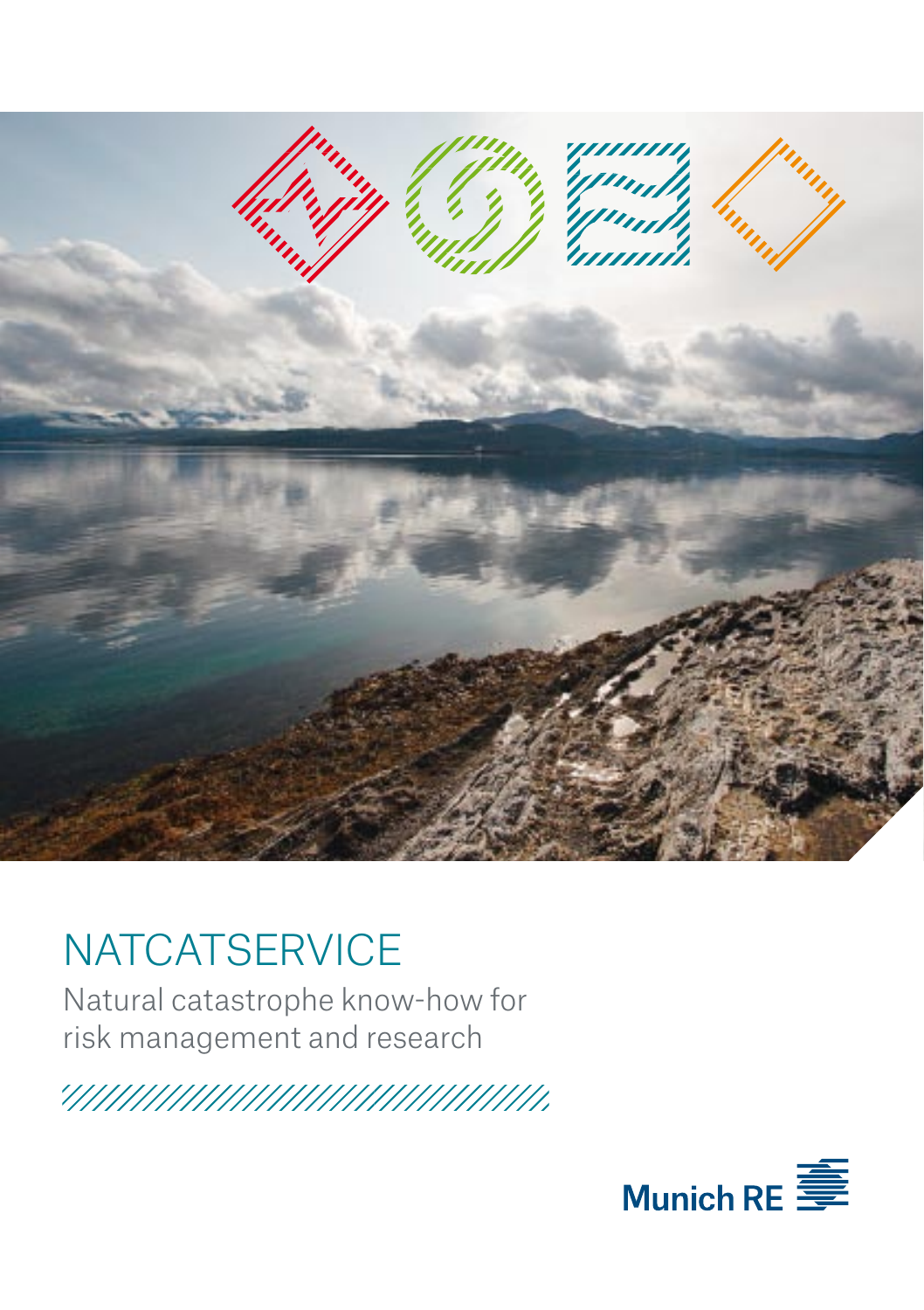

The earthquake which struck Haiti on 12 January 2010 was one of the deadliest such catastrophes ever recorded in the NatCatSERVICE database. More than 220,000 people lost their lives in the quake.

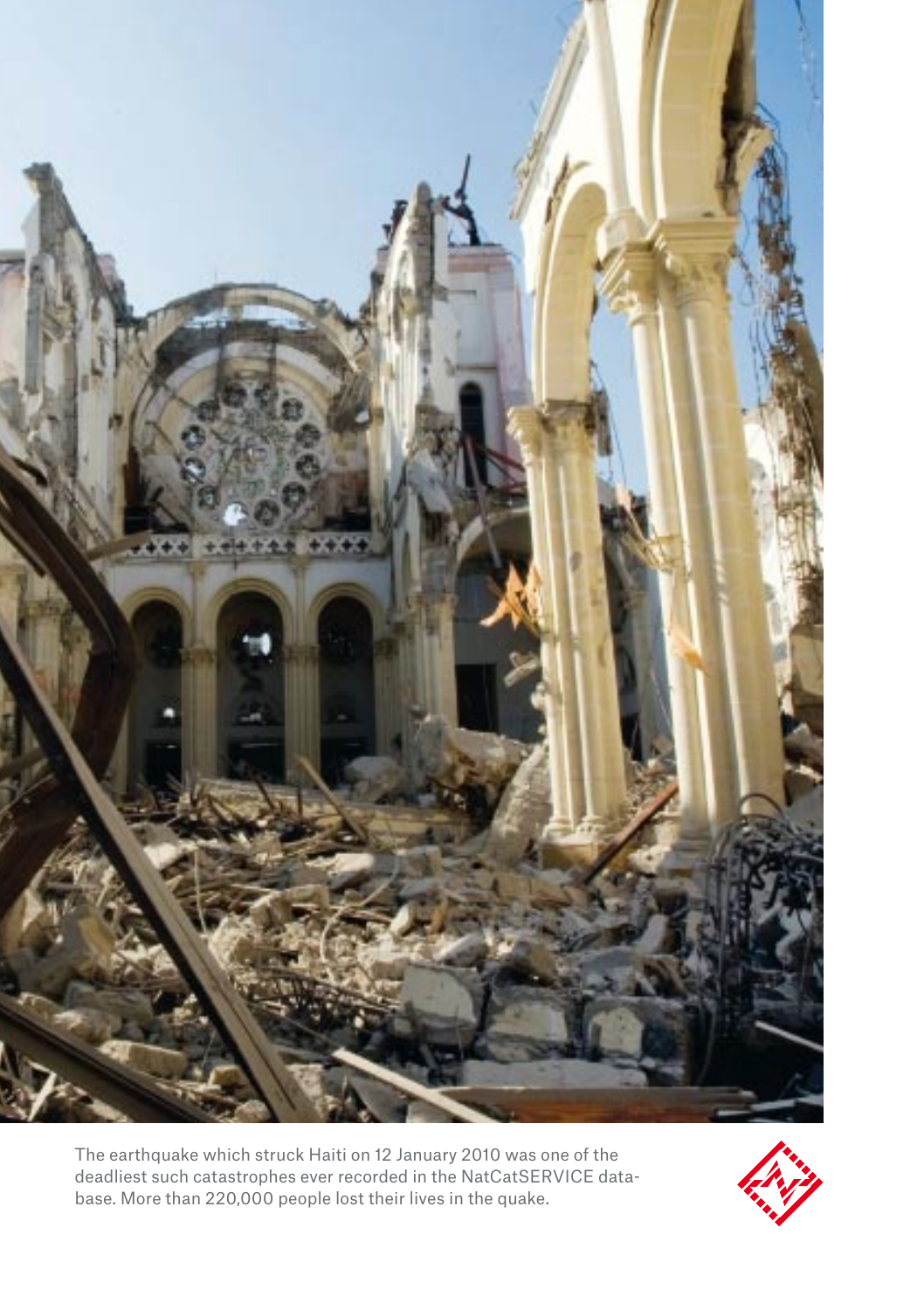

Many parts of the world experienced catastrophic flooding in 2010. In June, intense rain caused widespread flooding, especially in the southern part of Brazil.

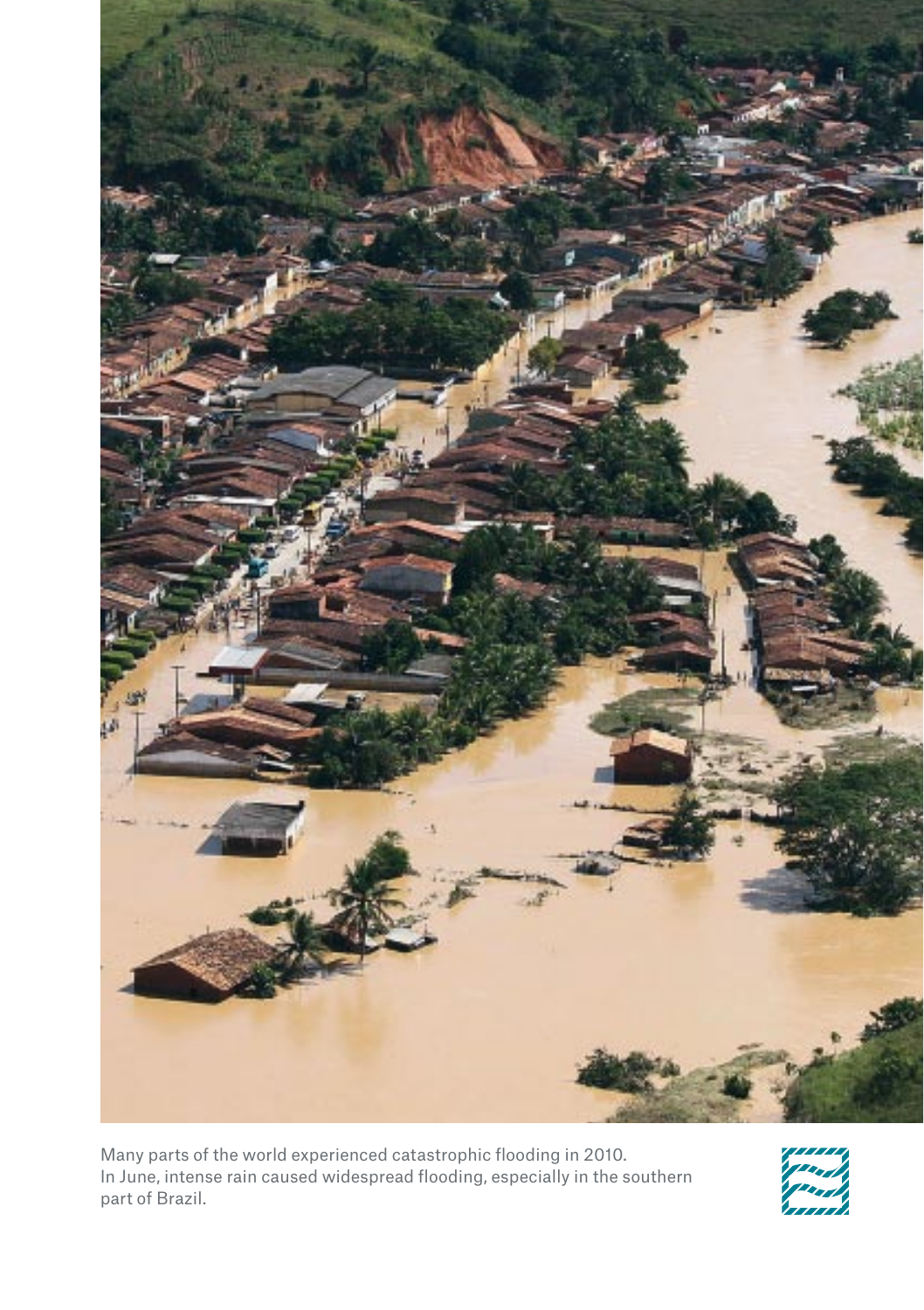Service

# ACCESSIBLE AT ALL TIMES AND FROM EVERYWHERE

# NatCatSERVICE Downloadcenter

All NatCatSERVICE analyses and evaluations can be found on the online portal TOUCH Natural Hazards. Access is free following a simple registration procedure.

#### >> www.munichre.com/touch/ naturalhazards

# **Publications**

Further Munich Re publications on natural hazards can be downloaded and ordered from our TOUCH publications portal.

>> www.munichre.com/touch/ publications

# Client service

connect.munichre gives our clients exclusive online access to further information on the subject of natural catastrophes.

## >> connect.munichre.com

# Contact NatCatSERVICE

The address for individual enquiries. wishes and suggestions:

# NatCatSERVICE@munichre.com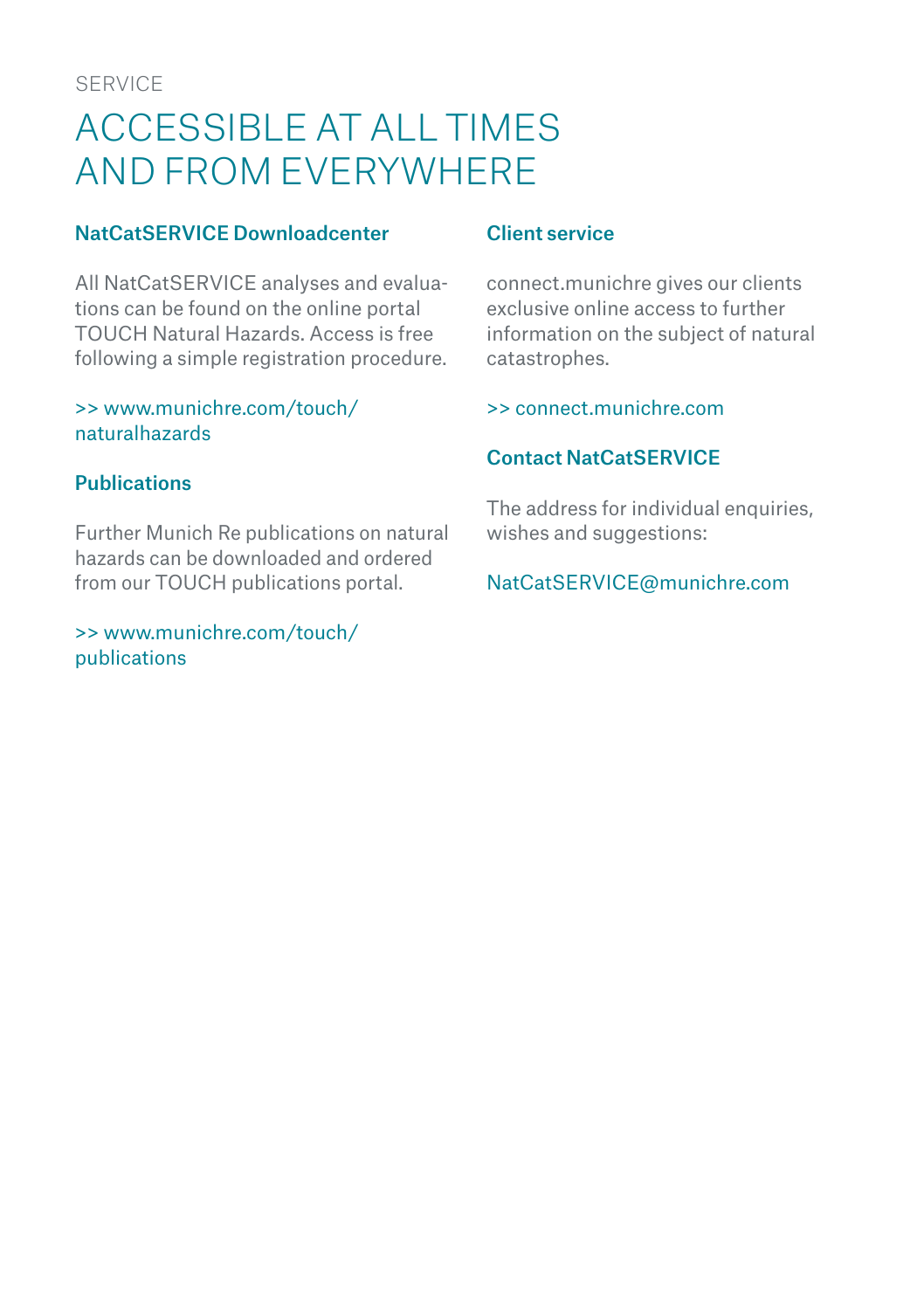# NATCATSERVICE -THE WORLD'S LARGEST DATABASE ON natural catastrophes

Increasing value concentrations, new growth regions, ever greater cumulative risks and above all the effects of climate change have made the analysis of natural hazards a significant element of modern risk management. Many decades of acquired experience in analysing and evaluating loss events due to natural hazards have made NatCat-SERVICE one of the most valued sources of information worldwide. The database behind NatCatSERVICE not only forms the basis for developing customised insurance solutions, but is also used by researchers and for political decision-making processes.

Occurrence and loss data from around the world have been recorded by Munich Re's Geo Risks Research unit since 1974. This unique archive of natural hazards has developed into the world's most comprehensive database of natural catastrophes, going all the way back to the eruption of Mount Vesuvius in AD 79. Roughly 1,000 loss events due to natural hazards are added to the NatCatSERVICE database every year.

The database provides the basis for a wide range of information, tools and services related to risk management and research. Originally developed for the insurance industry, NatCatSERVICE is now also used by scientific and institutional facilities and media. No other source offers more comprehensive, reliable and professional information on losses due to natural catastrophes than Munich Re's NatCatSERVICE.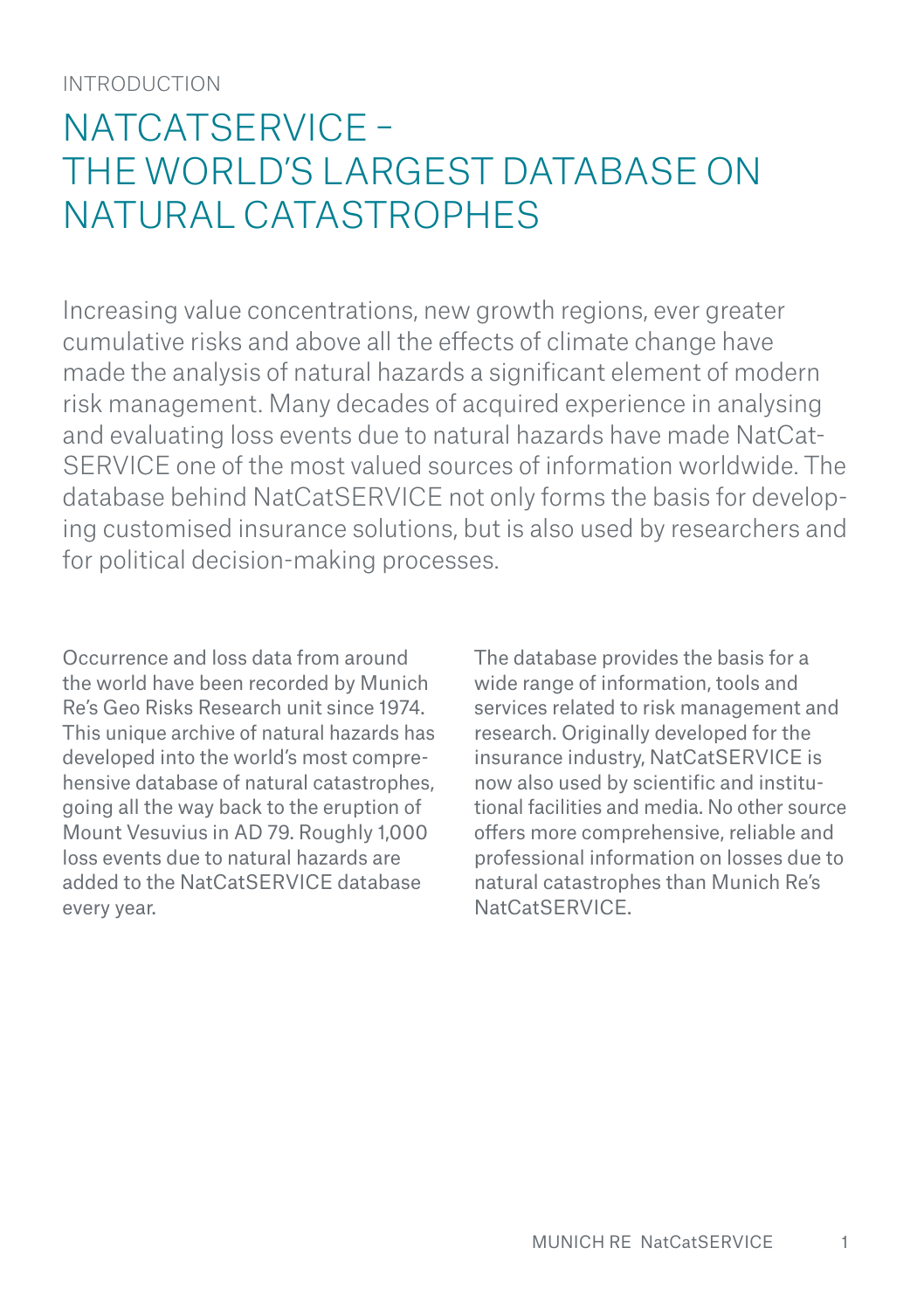# A DATABASE WITH special qualities

It is not only the scope of the recorded loss events that makes the NatCatSERVICE database so unique: its quality is also characterised by the depth of detail and precision of the information. The database permits complex evaluations and analyses, as well as applications for risk modelling. Basically, the NatCatSERVICE database concentrates on loss events due to natural hazards resulting in property damage or bodily injury. The loss development associated with each event is continuously updated, even if it extends over several years in some cases.

Innumerable facts relating to a loss event can be retrieved from the NatCatSERVICE database – from the date, type of event or precise geocoding through meteorological data, such as wind strength or amount of

precipitation, to precise details on insured and overall losses.

## Reliable data sources

The very high quality of the NatCat-SERVICE information is a point of great importance. Munich Re receives its loss data from the best possible sources. These include more than 60 offices worldwide and good relations with clients in over 150 countries. National and international insurance associations additionally provide reliable data in the form of notified claims and detailed reports of the loss events. Systematic evaluation of daily press reports, from local to international levels, rounds off the range of sources.

| <b>Key figures</b>           | Loss data                                       | <b>Scientific facts and figures</b> |
|------------------------------|-------------------------------------------------|-------------------------------------|
| Date of loss and time record | Insured losses                                  | Description of the event            |
| Type of event                | Overall losses                                  | Wind strength                       |
| Geocoding of main loss areas | Bodily injuries                                 | Precipitation levels                |
| Nature of the event          | Infrastructure areas and<br>industries affected | Earthquake magnitude                |

# Entries per loss event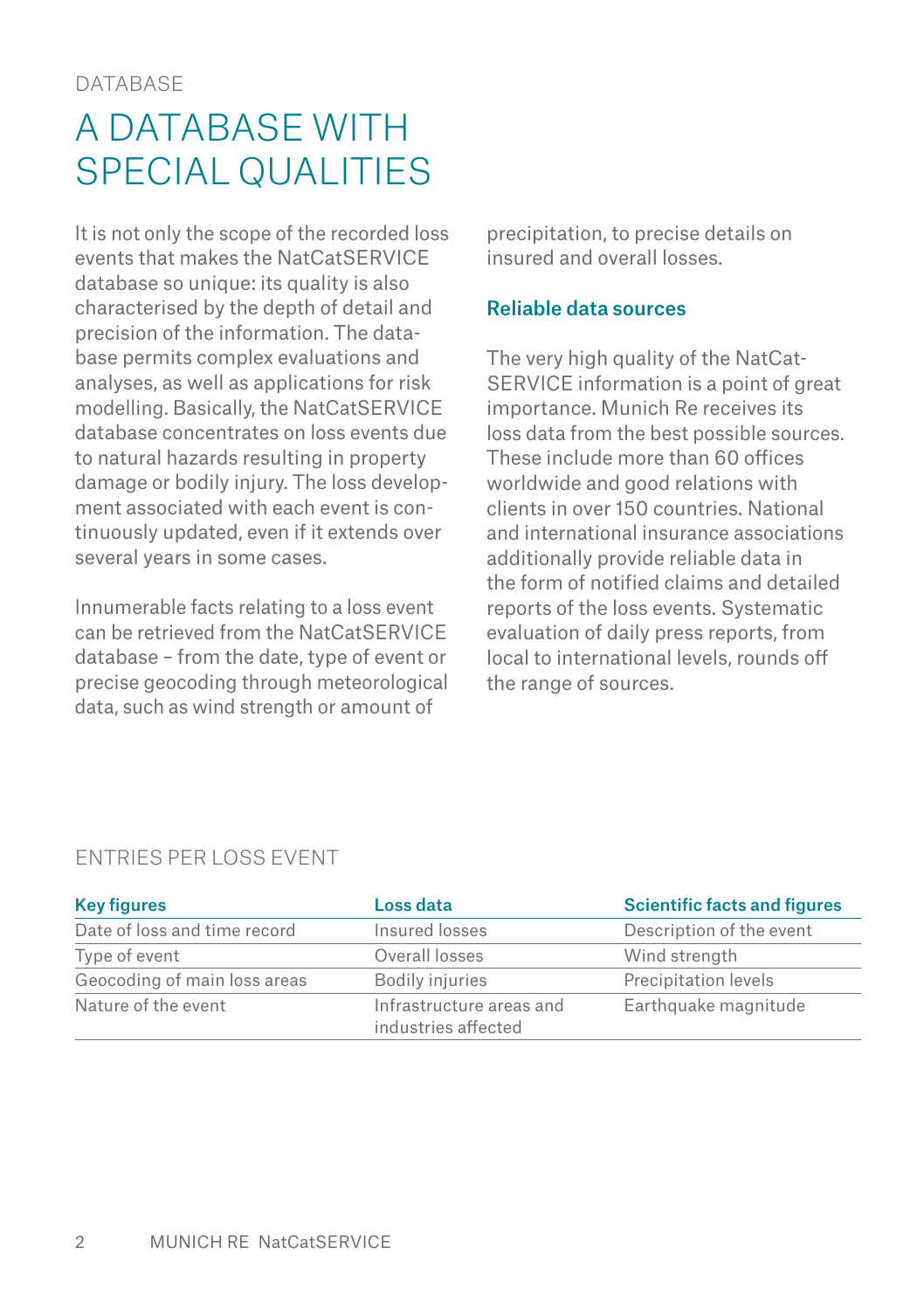#### Precise loss figures

On the basis of the information received, as well as the reports by offices abroad and insurance associations, NatCat-SERVICE provides definitive figures concerning the insured losses associated with a natural catastrophe. Depending on the information available, Munich Re uses different sources and calculation methods when determining the overall losses. In the case of roughly one-third of all loss events, reliable data on economic losses are provided by governments, statistical offices, the World Bank and development banks. These are entered in the database by Munich Re after close scrutiny and verification of their plausibility.

If suitably verified data concerning the economic losses are not available, we take as our basis the figures concerning the insured losses, extrapolate these via the insurance density of the affected

region and determine the amount of loss with the aid of specially developed algorithms. These loss estimates take account of the type of event, as well as the risk exposure of the region affected. Among other things, this includes information on the structure of affluence in the country affected, as well as details concerning damaged industrial plants, infrastructure and supply systems.

Even if an insured losses has not been incurred, Munich Re can still determine the overall losses. To this end, a realistic picture of the loss is drawn up by experts on the basis of the type of event, the nature of the region affected, its population density and information on damage to buildings and infrastructure, as well as injuries, and then use this to arrive at the overall losses.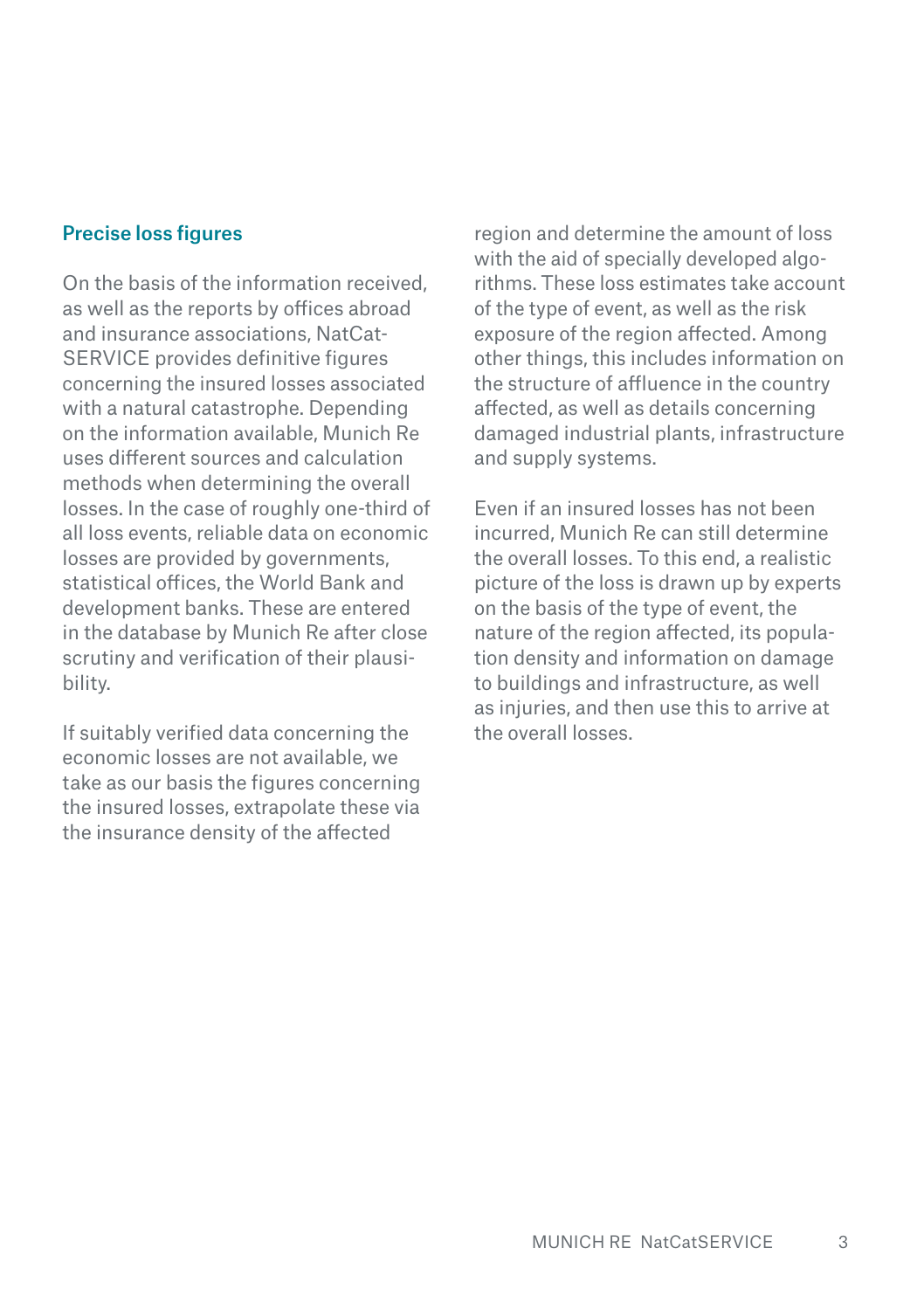#### Compatible database structure

Standard guidelines and terminology are essential if data are to be optimally used. For this reason, the NatCatSERVICE database uses a uniform worldwide standard for recording events due to natural hazards. A distinction is made between geophysical, meteorological, hydrological and climatological events which are then further subdivided into event groups (e.g. windstorms) and event types (e.g. tropical storms).

The data are additionally structured according to catastrophe classes reflecting the impact of a catastrophe in financial and human terms. They are classified on a scale from 0 to 6. Catastrophe class 0 comprises natural events without financial or human losses; these are included in the database, but are not used for evaluation. Catastrophe classes 5 and 6 comprise the great and devastating natural catastrophes, and play a special part in the entire system. They supply some of the most important and most stable statistics when identifying worldwide loss trends.

| Geophysical<br>events<br>◈                                                  | Meteorological<br>events<br>◎                                                   | <b>Hydrological</b><br>events<br>尼                                                         | <b>Climatological</b><br>events<br>◇                                                       |
|-----------------------------------------------------------------------------|---------------------------------------------------------------------------------|--------------------------------------------------------------------------------------------|--------------------------------------------------------------------------------------------|
| <b>Earthquake</b>                                                           | <b>Storms</b><br>- Tropical storm<br>- Extratropical storm<br>- Local windstorm | <b>Flooding</b><br>- River flood<br>- Flash flood<br>- Storm surge                         | <b>Extreme</b><br>temperatures<br>- Heatwave<br>- Freeze<br>- Extreme winter<br>conditions |
| <b>Volcanic</b><br>eruption                                                 |                                                                                 | <b>Mass movement</b><br>(wet)<br>- Rock fall<br>- Landslide<br>- Avalanche<br>- Subsidence | <b>Drought</b>                                                                             |
| <b>Mass movement</b><br>(dry)<br>- Rock fall<br>- Landslide<br>- Subsidence |                                                                                 |                                                                                            | <b>Wildfire</b>                                                                            |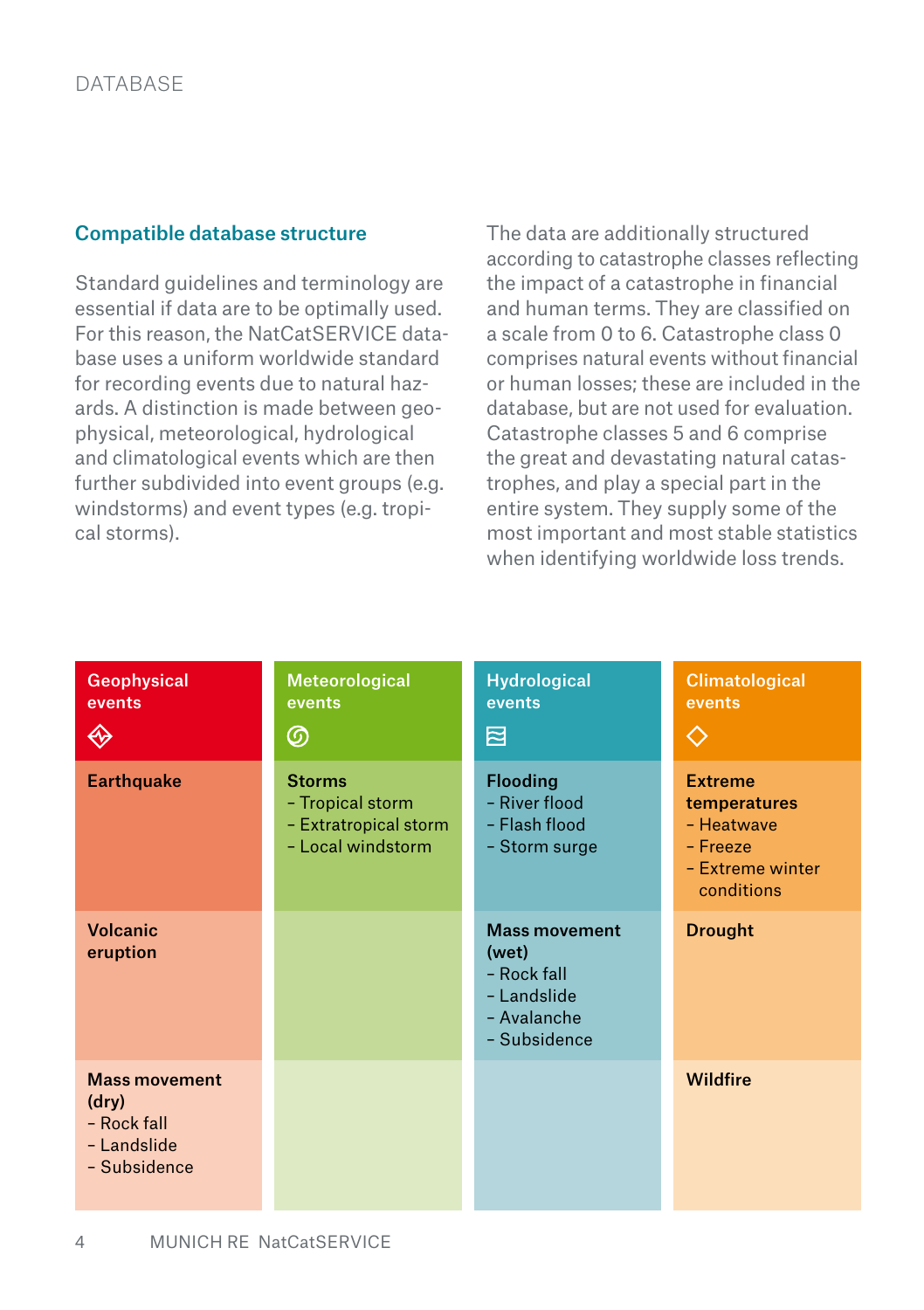

Meteorological events, such as tropical storms, occur every year and cause considerable overall and insured losses, depending on their track and intensity. Hurricane Alex ravaged Central America from the end of June to early July 2010.

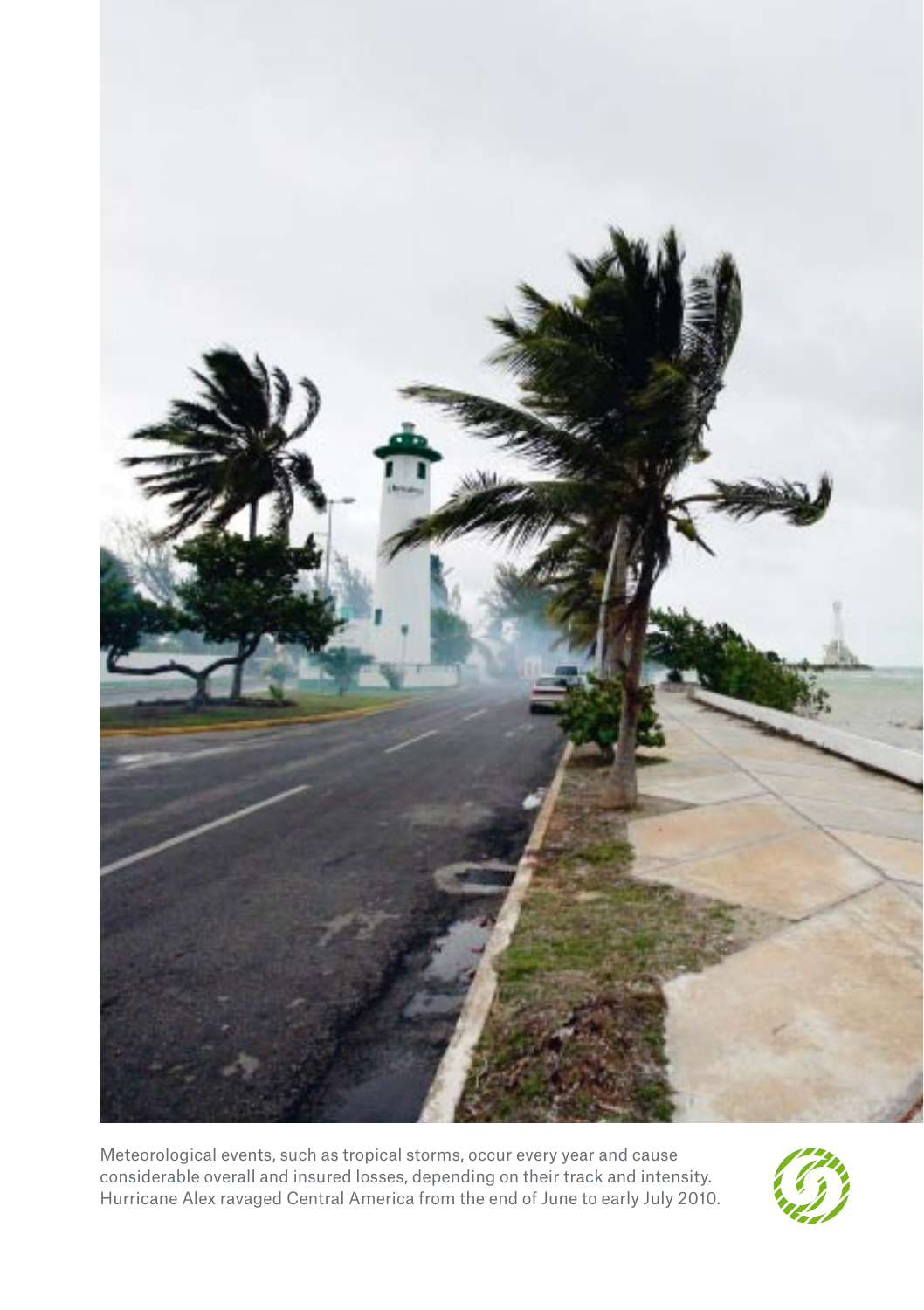## SPECTRUM

# Products – Adding value to knowledge

The services and information provided on the subject of natural hazards range from downloads on the internet through publications to individual analyses and evaluations.

### Internet services: TOUCH Natural Hazards

With TOUCH Natural Hazards, Munich Re has created a separate online portal providing detailed information on the scientific bases and underwriting aspects of natural hazards, as well as comprehensive data material. The NatCatSERVICE Downloadcenter is a vital element here. Valuable information in the form of professionally prepared statistics, evaluations and analyses is presented according to a whole variety of criteria and can be downloaded free of charge in the following sections:

#### Annual statistics

Up to 1,000 loss events due to natural hazards are evaluated each year with regard to their overall, insured and human losses, as well as their regional distribution.

### Great natural catastrophes

The long-term analysis of great natural catastrophes dates back to 1950. It forms an important and stable statistical basis for determining worldwide loss trends.

### Significant natural catastrophes

Since 1980, NatCatSERVICE has compiled summaries of the greatest losses for the economy as a whole and for the insurance industry, as well as of the world's deadliest catastrophes.

#### Focus analyses

Focus analyses comprise evaluations and statistics compiled from a special vantage point. The NatCatSERVICE findings are thus linked with additional data and clearly presented on maps.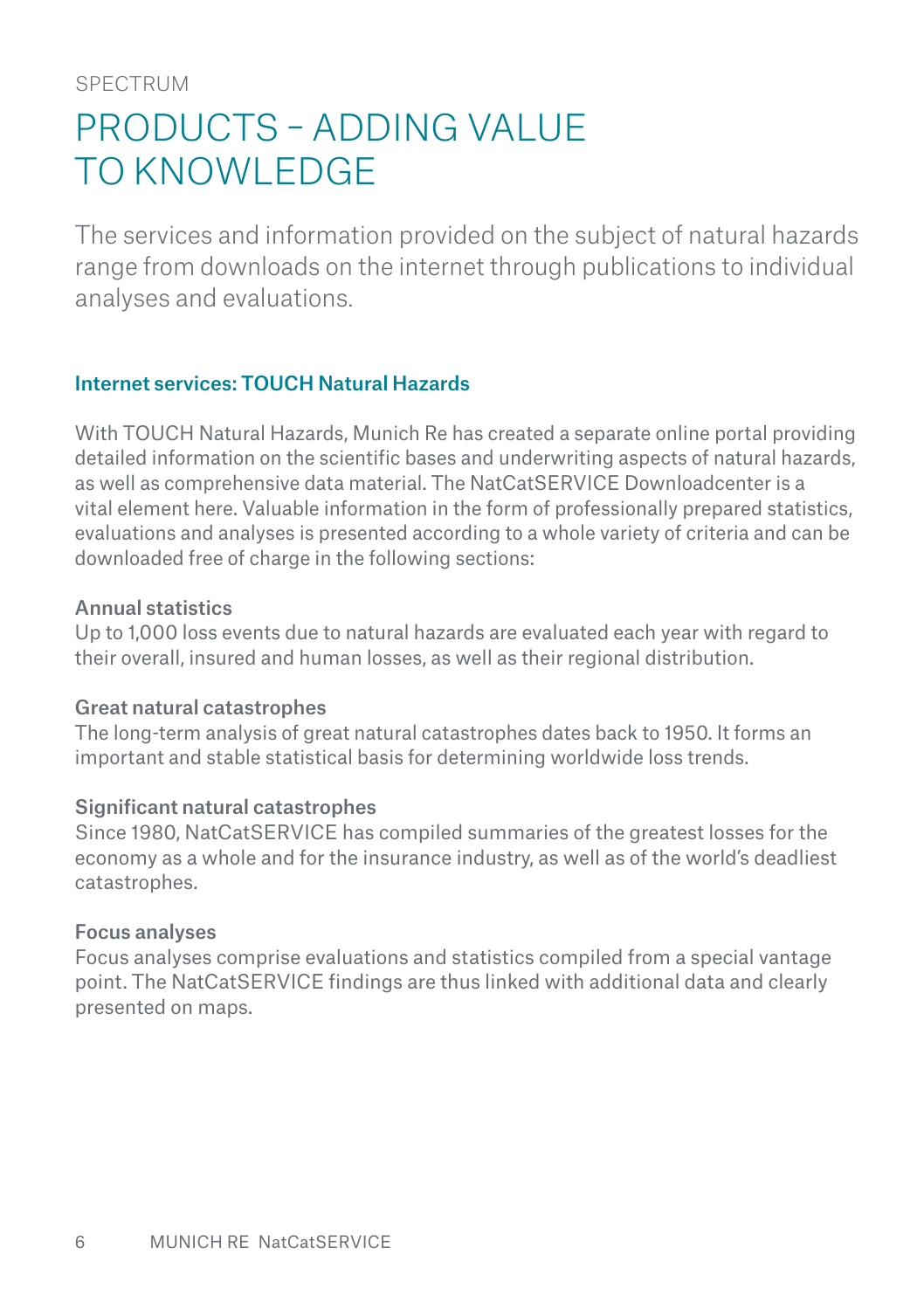# The online range available from TOUCH Natural Hazards



#### Basic natural hazards know-how

Numerous articles on event types, such as earthquake, windstorm or flood, provide basic information on natural hazards and draw attention to important underwriting aspects.

#### **NatCatSERVICE Downloadcenter**

The download library forms the centrepiece of TOUCH Natural Hazards. It provides statistics and assessments of loss events due to natural hazards based on a whole variety of criteria.

The NatCatSERVICE Downloadcenter is a major source of information for risk management and research.

#### Current information and publications

Current special assessments and statistics, as well as press releases and publications can also be downloaded from TOUCH Natural Hazards. Among others, these include the TOPICS GEO – annual review of natural catastrophes.

The complete range available from TOUCH Natural Hazards can be used free of charge after completing a simple registration procedure: >> www.munichre.com/touch/naturalhazards.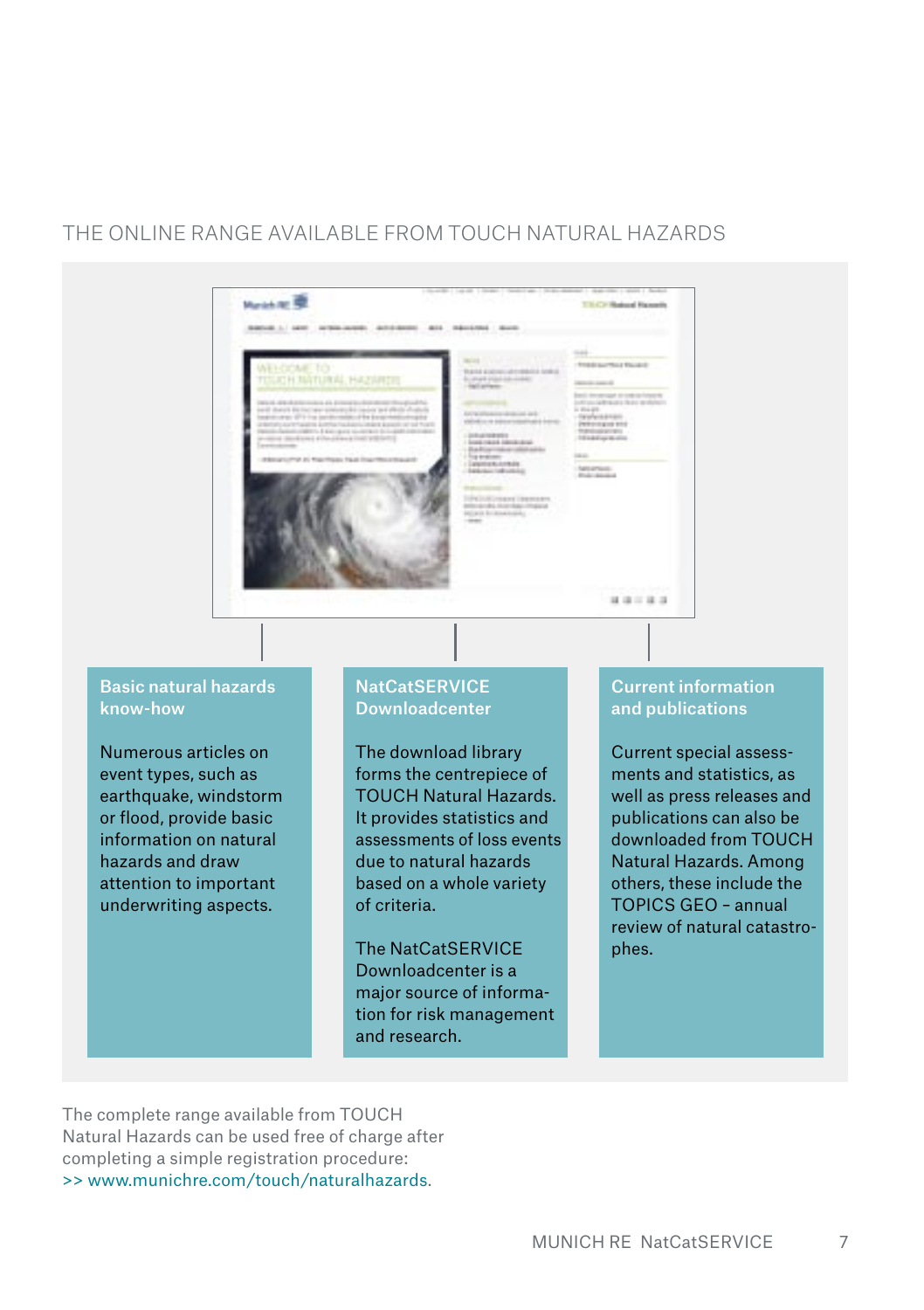#### Publications: TOPICS GEO – Annual review of natural catastrophes



TOPICS GEO provides a comprehensive annual review of the main natural catastrophe events during the past year. Focal topics, catastrophe portraits and background analyses present the current risk situation, as well as trends and market developments from the vantage of the insurance industry. Current loss data from the NatCatSERVICE database also make up an integral part of each issue.

#### Client portal: connect.munichre



In our client portal connect.munichre, the annual review TOPICS GEO and the World Map of Natural Hazards are available from 1999. Clients of Munich Re can exclusively download a large number of catastrophe portraits and a weekly NatCatSERVICE report here.

#### Customised solutions: Individualised NatCatSERVICE



It goes without saying that the experts in Geo Risks Research will also prepare individual evaluations and detailed analyses on request. In this case, please contact us by e-mail at: NatCatSERVICE@munichre.com.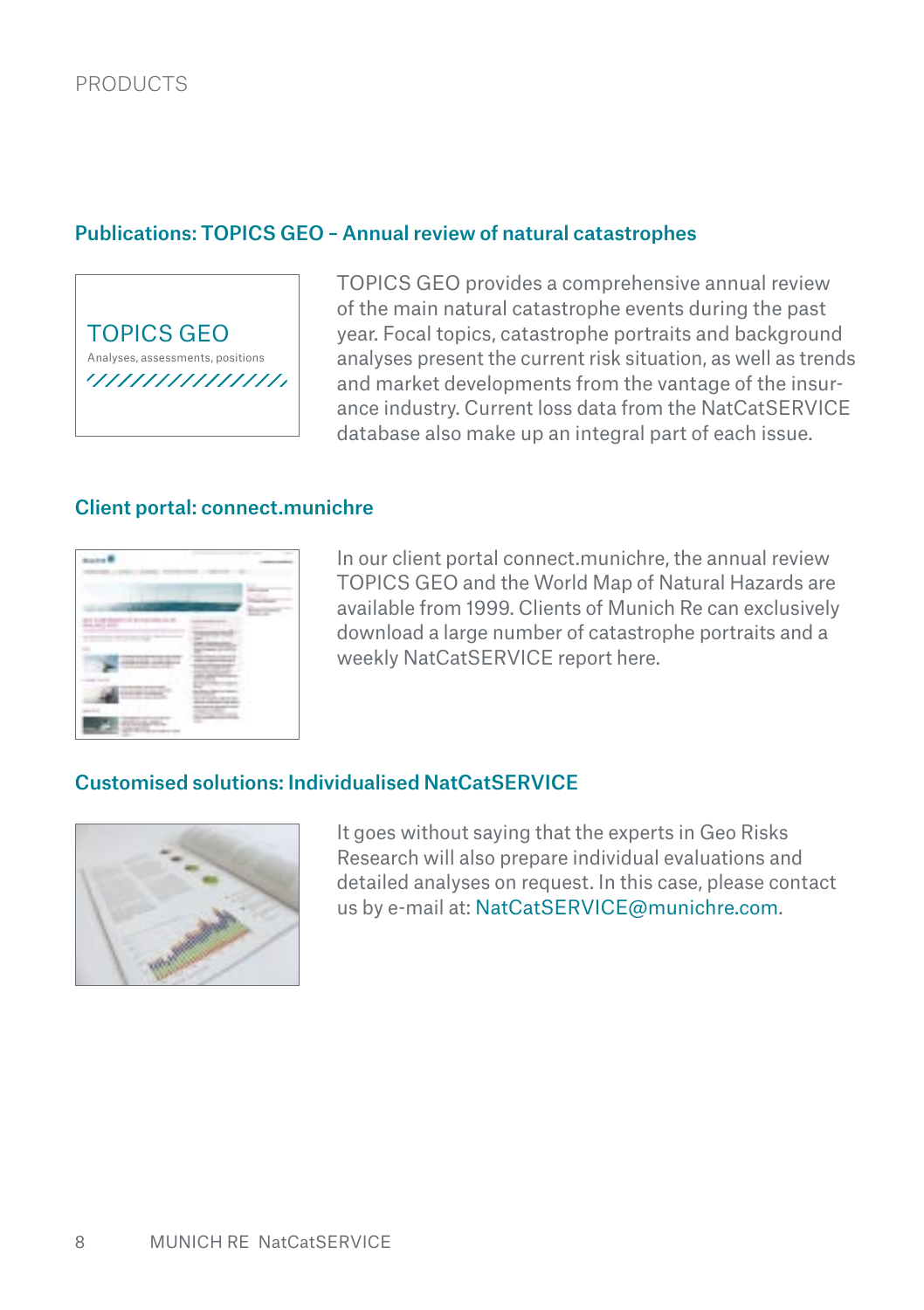

Extreme winter conditions repeatedly bring public life to a grinding halt. A thick layer of frozen spray and black ice made roads and pathways impassable around Lake Geneva in 2005.